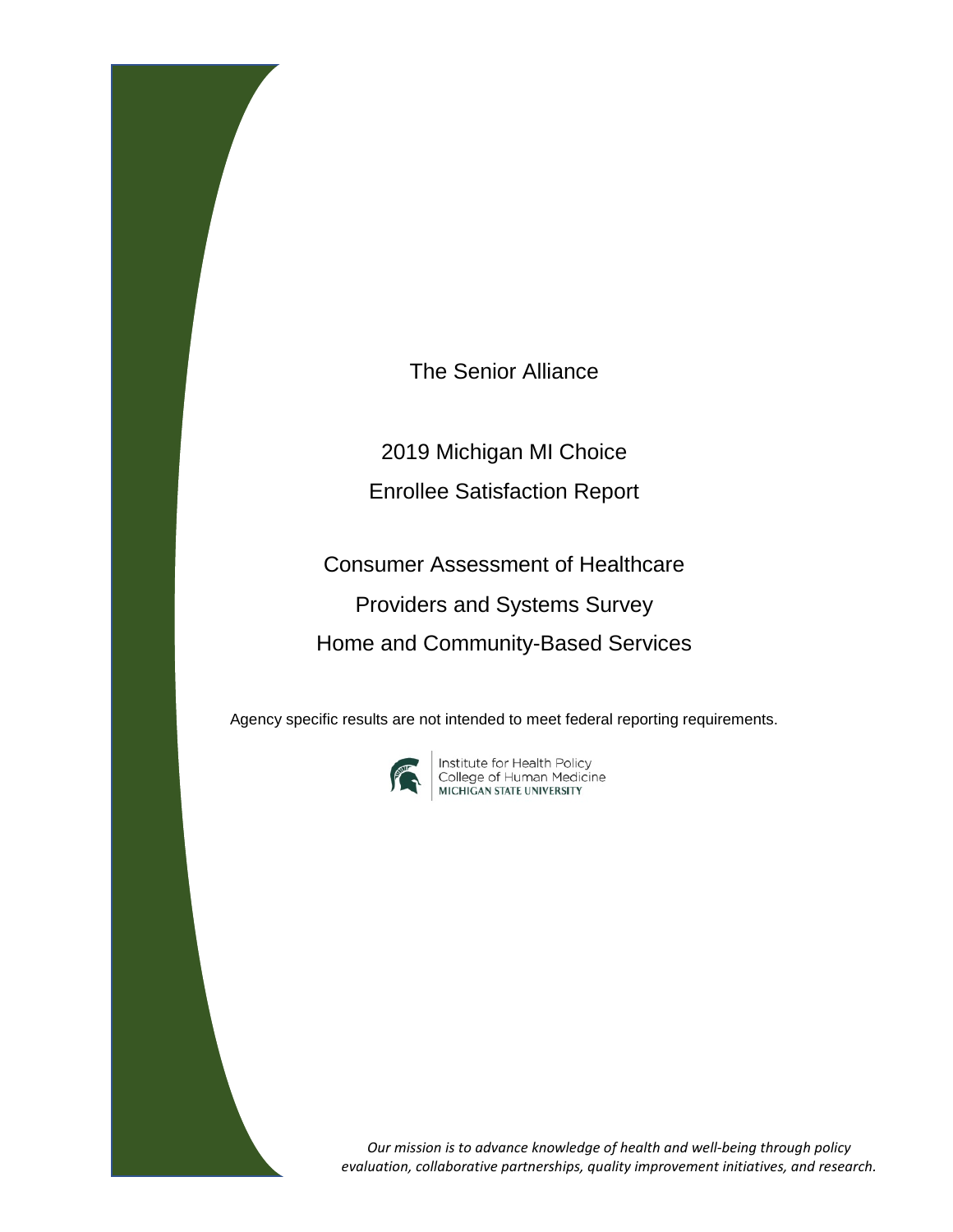

### **Introduction**

The goal of the MI Choice Enrollee Satisfaction Survey is to provide performance feedback that is actionable and that will aid in improving patient-centered service delivery. The CAHPS Home and Community-Based Services Survey was selected because (1) it is the most widely used survey with benchmarking and standardized questions for assessing patient experiences in the United States, (2) the survey tool and technical guidance is publicly available from the Agency for Healthcare Research and Quality, (3) the survey has a strong track record of rigorous scientific development and testing to ensure reliability and validity, and (4) the survey is commonly used as the federal reporting standard to the Centers for Medicaid and Medicaid Services.

## Methodology

There were 8,729 enrollees who met the following criteria for the sampling frame: (1) enrolled in the MI Choice program for at least three months between February and April 2019; (2) had at least one claim during that time period; (3) 18 years of age or older; and (4) did not participate in the 2018 MI Choice Enrollee Satisfaction Survey. A random number methodology per agency was then applied resulting in 3,417 enrollees being including in the telephone sample frame. The sampling frame for the Senior Alliance was 150 with 29 completed surveys.

Prior to the survey administration, a pre-notification letter was sent informing enrollees to anticipate a telephone call. Enrollees were assured that the survey was being sponsored by the State of Michigan and answers kept confidential by Michigan State University.

MI Choice enrollees completed the telephone survey from May to September 2019. The survey was considered viable for inclusion if the respondent answered three cognitive screening questions with valid responses: (1) Does someone come into your home to help you? (2) How do they help you? and (3) What do you call them?

Survey results were standardized to a 100-point scale with mean scores calculated in accordance with the Technical Assistance Guide for Analyzing Data from the CAHPS Home and Community-Based Services Survey. Less than five percent of the respondents opted to use the alternative responses where options are presented as "mostly yes" or "mostly no" instead of a more cognitively challenging Likert-type scale. The alternative responses were also converted to the standardized scale.

Statewide and agency specific calculations are provided within this report. Please note that agency results are informational only and not intended for federal reporting. Official reporting of CAHPS results requires 100 valid surveys per unit of analysis completed by an approved vender. Cells under five were either suppressed or excluded from presentation because of the instability of reporting small numbers.

## **Demographics**

Comparing Senior Alliance respondents to the survey's statewide demographic profile reveals Senior Alliance respondents were more likely to be older and black as well as indicated lower mental health and lower overall health scores (65.5% vs. 59.7%, 31.0% vs. 18.8%, 52.4% vs. 59.5%, and 42.8% vs. 47.9%; respectively) as shown in Table 1.

*Page 2 of 5*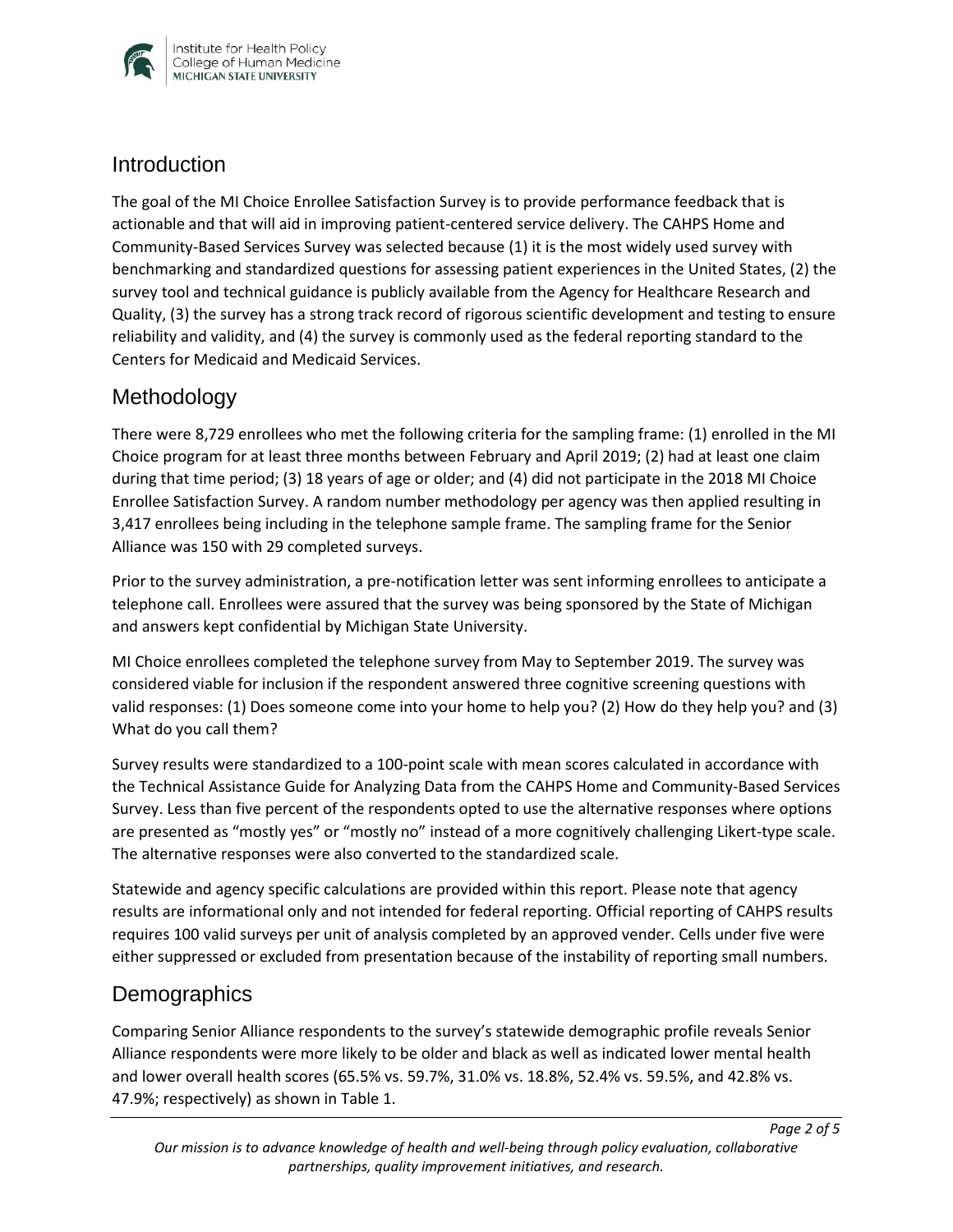

| $\mathbf{a} \cdot \mathbf{r}$ |                      |              |     |                        |                |  |  |  |  |
|-------------------------------|----------------------|--------------|-----|------------------------|----------------|--|--|--|--|
| <b>Demographics</b>           | <b>Response</b>      | <b>State</b> |     | <b>Senior Alliance</b> |                |  |  |  |  |
|                               |                      | %            | #   | ℅                      | #              |  |  |  |  |
| Age                           | 18-64 years old      | 40.3         | 242 | 34.5                   | 10             |  |  |  |  |
|                               | 65+ years old        | 59.7         | 359 | 65.5                   | 19             |  |  |  |  |
| Gender                        | Female               | 66.9         | 402 | 69.0                   | 20             |  |  |  |  |
|                               | Male                 | 33.1         | 199 | 31.0                   | 9              |  |  |  |  |
| <b>Education Level</b>        | High School or Less  | 56.6         | 328 | 60.7                   | 17             |  |  |  |  |
|                               | Some College or More | 43.4         | 252 | 39.3                   | 11             |  |  |  |  |
| Race                          | White                | 71.0         | 427 | 55.2                   | 16             |  |  |  |  |
|                               | <b>Black</b>         | 18.8         | 113 | 31.0                   | 9              |  |  |  |  |
|                               | Hispanic             | 3.0          | 18  | S                      | $\mathbf{1}$   |  |  |  |  |
|                               | Other                | 5.2          | 31  | s                      | $\overline{2}$ |  |  |  |  |
|                               | Unknown              | 2.0          | 12  | S                      | $\mathbf{1}$   |  |  |  |  |
| <b>Mental Health</b>          | Scale from 1-100     | 59.5         | 595 | 52.4                   | 29             |  |  |  |  |
| <b>Overall Health</b>         | Scale from 1-100     | 47.9         | 587 | 42.8                   | 29             |  |  |  |  |

## **Table 1 Demographics**

*'s' indicated suppressed due to cell size less than 5.* 

## **Results**

The CAHPS survey asks 46 questions which can be grouped into 11 domains of objective and actionable information for quality improvement. These domains address issues such as unmet need, physical safety, helpfulness of the case manager, the quality of the patient-caregiver relationship, and the respondent's feelings of self-determination. CAHPS domain results are presented in Table 2.

Senior Alliance scored at least five-percentage points lower than the state average on Staff are Reliable & Helpful (84.0% vs. 92.4%); Planning Your Time & Activities (67.3% vs. 78.8%); and Transportation to Medical Appointments (84.9% vs. 91.5%). All remaining CAHPS domains were within five-percentage points of the statewide average.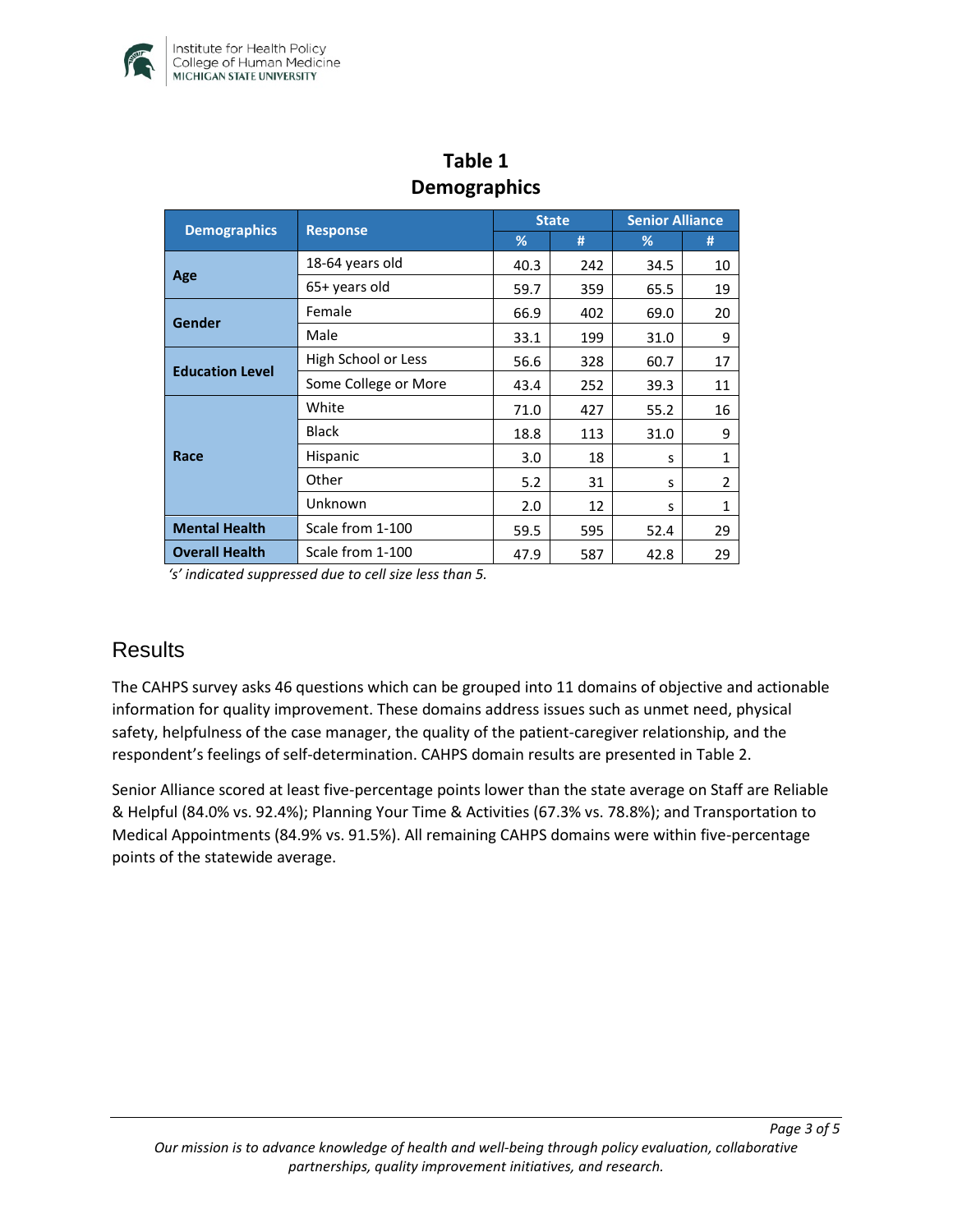

| <b>Category</b>                                                     | <b>Question</b>                                                                    |      | <b>Senior</b><br><b>Alliance</b><br><b>Percent</b><br>$n=29$ |
|---------------------------------------------------------------------|------------------------------------------------------------------------------------|------|--------------------------------------------------------------|
| <b>Global Ratings</b><br><b>Measures</b>                            | <b>Category Score</b>                                                              |      | 91.9                                                         |
|                                                                     | Global Rating of Personal Assistance and Behavioral Health Staff                   |      | 91.4                                                         |
|                                                                     | <b>Global Rating of Case Manager</b>                                               | 91.4 | 89.3                                                         |
| <b>Recommendation</b><br><b>Measures</b>                            | <b>Category Score</b>                                                              | 93.3 | 89.2                                                         |
|                                                                     | Recommendation of Personal Assistance and Behavioral Health Staff                  | 94.3 | 92.5                                                         |
|                                                                     | Recommendation of Case Manager                                                     | 92.9 | 87.5                                                         |
| Staff are reliable<br>and helpful                                   | <b>Category Score</b>                                                              | 92.4 | 84.0                                                         |
|                                                                     | Staff come to work on time                                                         | 93.3 | 91.7                                                         |
|                                                                     | Staff work as long as they are supposed to                                         | 95.4 | 97.6                                                         |
|                                                                     | Someone tells you if staff cannot come                                             | 85.8 | 69.1                                                         |
|                                                                     | Staff make sure you have enough privacy for dressed, shower, bathing               | 93.3 | 95.8                                                         |
| <b>Staff listen and</b><br>communicate<br>well                      | <b>Category Score</b>                                                              | 94.9 | 94.8                                                         |
|                                                                     | Staff treat you with courtesy and respect                                          | 97.0 | 94.3                                                         |
|                                                                     | Staff explanations are easy to understand                                          | 92.9 | 98.9                                                         |
|                                                                     | Staff treat you the way you want them to                                           | 95.3 | 96.6                                                         |
|                                                                     | Staff explain things in a way that is easy to understand                           | 94.8 | 97.7                                                         |
|                                                                     | Staff know what kind of help you need with everyday activities                     | 96.6 | 92.9                                                         |
| <b>Case Manager is</b><br><b>Helpful</b>                            | <b>Category Score</b>                                                              | 94.5 | 90.5                                                         |
|                                                                     | Able to contact this case manager when needed                                      | 97.8 | 97.3                                                         |
|                                                                     | Case manager helped when asked for help with getting or fixing<br>equipment        | 94.2 | 85.0                                                         |
|                                                                     | Case manager helped when asked for help with getting other changes<br>to services  | 91.4 | 89.3                                                         |
| <b>Choosing the</b><br><b>Services that</b><br><b>Matter to You</b> | <b>Category Score</b>                                                              | 90.9 | 87.5                                                         |
|                                                                     | Person-centered service plan included all of the things that are<br>important      | 86.5 | 85.7                                                         |
|                                                                     | Staff knows what's on the service plan, including the things that are<br>important | 95.4 | 89.3                                                         |

# **Table 2 2019 MI Choice Enrollee Satisfaction Survey**